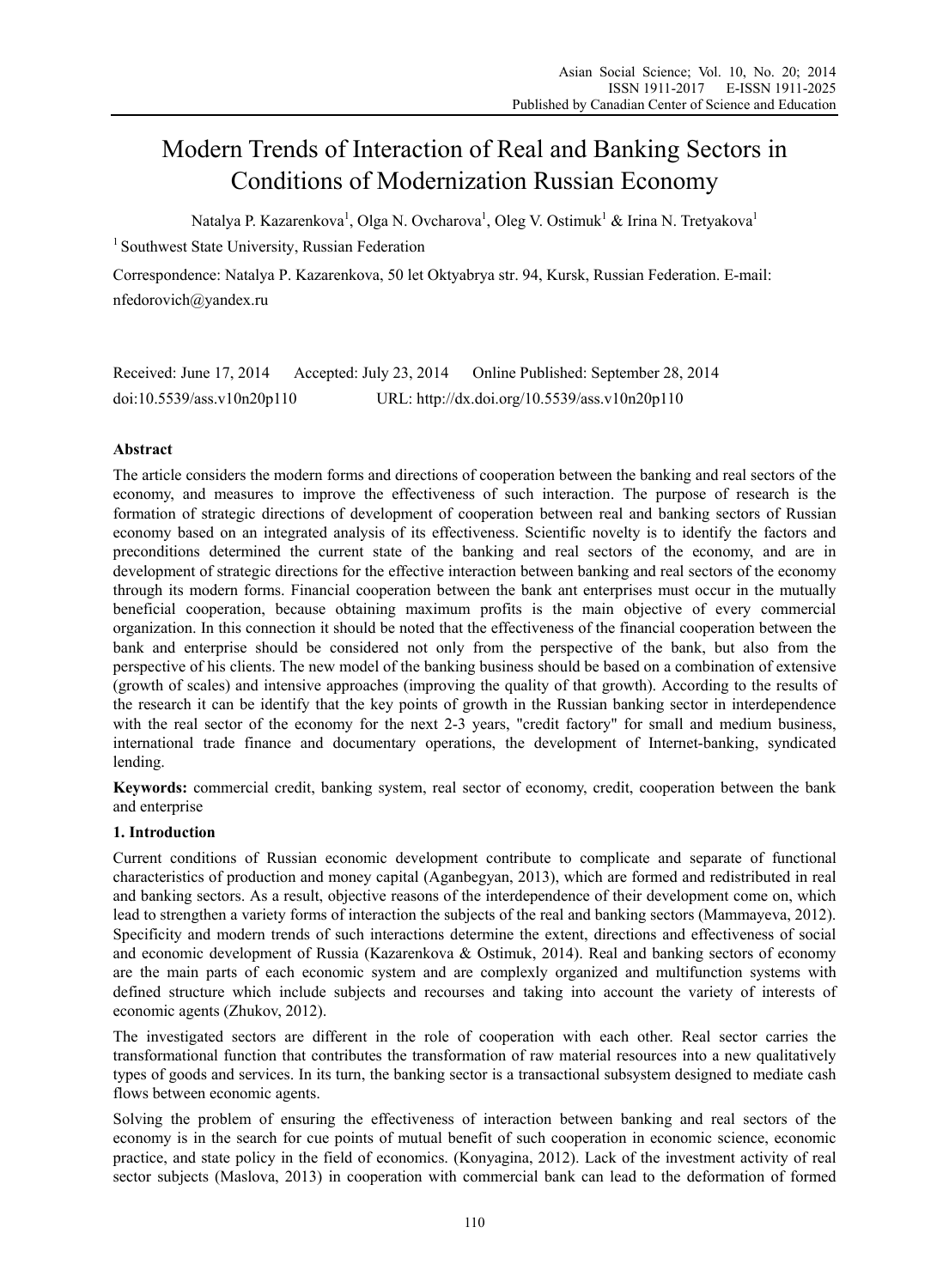institutional structure of economy (Nechayev, 2010), lower economic growth, increasing gap between banking and real sectors of the Russian economy (Shumkova, 2014).

# **2. Methods**

Development of the economy determines the features and changes of social and economic, institutional and functional characteristics of effectiveness forms of cooperation between real and banking sectors. Each period of development of economic system characterizes by new forms of manifestation of interaction the circumstances and properties of interconnection and interdependence of studied sectors. The evolution of forms and directions of interaction the banking and real sectors of the Russian economy is characterized by different levels of activity and vectors and manifestations of their objective relationship.

In conditions of market economy there is a transition from a vertical chain in type "controller-to control" to horizontal communication in type "partner-the partner," where both subjects of financial interactions are equal. Rights and obligations of both parties are defined by legal norms and contractual relations, on which the universal instrument of interests and the base for mutually beneficial cooperation appears between the interacting subjects, that assumes the existence and selection of the following forms of interaction (Figure 1).



Figure 1. Forms of interaction between real and banking sectors of economy (Akisheva, 2011)

Analyzing the interaction between banking and real sectors of the economy is necessary to consider that each consequent form relies on the existence of the previous form and, in its turn, is the base for the creation of further, more perfect forms of interaction and integration of banking and industrial capital.

Investment and credit relationships between the bank and enterprise are significant for both subjects, and such relations should be defined as associated with investing temporarily idle funds for the long term in for profit. One of the subjects is investor (commercial bank), and another-object of investment (enterprise of real sector).

For interaction in the chain "creditor-borrower" the precondition is in securing in the loan contract the repayment principles, maturity, interest payment and targeted use of bank credit. For the temporary transfer of funds to the borrower the lender gets compensation in the form of loan interest (income). This kind of financial interaction can be issued by the debt-bonds, bills, certificates of deposit and other forms of commitments.

If the interaction of banking and real sectors of the economy is due to the property then allocated such forms when either the bank is co-owner of the enterprise or the enterprise is the co-owner of the bank. Depending on the form of ownership of a legal entity one of the subjects of interaction can be the owner of shares (part) in the capital of another entity.

To specific kind of interaction "creditor-borrower" can be attributed leasing (financial rent). Classic leasing agreement unites three subjects of the transaction: the seller (manufacturer) of the property, the purchaser-landlord (lessor) and the tenant (lessee). Credit relations can arise between landlord and tenant, in this case one of the parties a leasing transaction is commercial bank.

Feature of the present stage of economic development are active processes of concentration and centralization of money capital. On our opinion, crediting is the dominating form of interaction real and banking sectors in condition of a lack of free cash resources and need to update the basic production assets of Russian enterprises. The internal problems, which are in banks cooperated with enterprises, are (Lavrushin, 2012):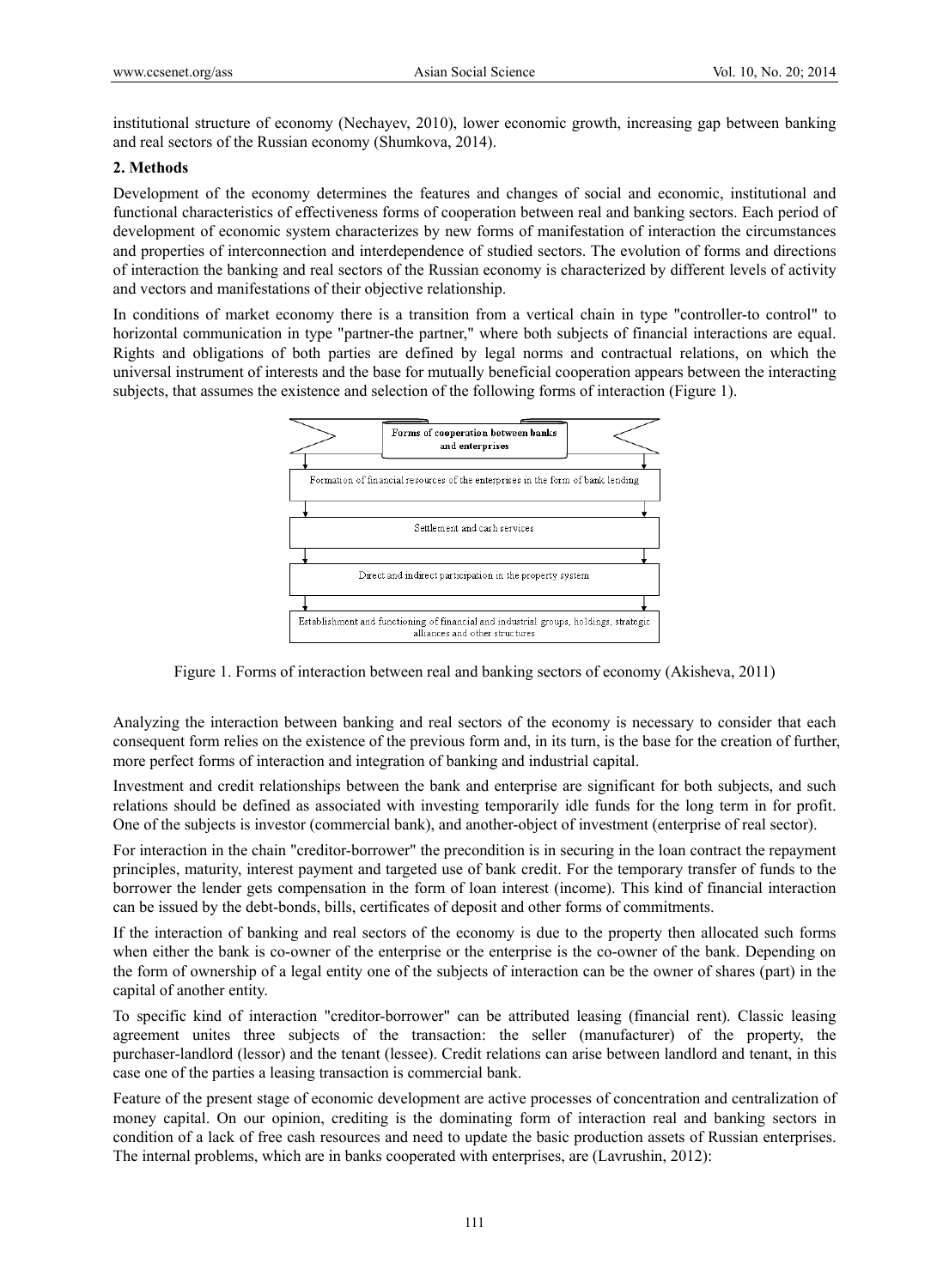- dominance of short-term liabilities, in investment of funds for the long term which leads to increase of risks in bank liquidity;

- intense change in average market rates, causing the need to reassess.

These factors generate the amplification of interest rate risk; the increase in reserve requirements on attracted funds that affect the interest rate on assets in the direction of increasing it; lack of qualified managers in banks and enterprises on production and risk management associated with financial activities.

The external problems interfering the effective interaction of the enterprises of real sector of economy and banks, are (Orehov, 2010):

- high level of business risks of borrowers affecting on bank's credit risks; extremely aggressive government policy in respect of debtors to the budget, and as a result risks of delayed repayment of loans even if you have the necessary funds; lack of purposeful and orderly state support for enterprises and commercial banks; lack of willingness of most enterprises to cooperate with banks on the proposed conditions;

- the essential external risks of credit activity connected with structure of the Russian economy where bankruptcy of one enterprise can initiate falling of all backbone branch; long absence of complex measures from the state for stimulation of investment activity of economic subjects in the sphere of real economy;

- the general political and economic instability in the country.

Thus, the real economy more than ever feels the need to attract additional funds in the form of bank loans and investment, but modern development of commercial banks is impracticable without overcoming its isolation from the production sector, without strengthening their relations with the enterprises of the real sector. Perspective forms of cooperation real and banking economic sectors should be linked with both the total transformation of sphere of their functioning and the transformation of principles of interaction of specific enterprises and banks.

#### **3. Results**

According to the concept of strategic development of the Russian banking system till 2020, universal banks and banks that specialize in providing corporate clients, have a full range of services to legal entities in the following main areas:

- lending;
- trade financing;
- settlement and cash services;
- syndicated loans;
- investment and banking services;
- broker operation;
- trade operations with securities;
- transactions in foreign currencies;
- operations in the currency and monetary markets;
- private banking;

- international business: international settlements; documentary operations; attracting resources in international markets; correspondent relationships.

Corporate lending takes the largest part of the loan portfolio of Russian banks and brings the greatest interest income in their activities (Semenyuta, 2013). During the study period from 2008 to 2012 corporate loan portfolio of Russian banks has steadily increased and in January 1, 2013 reached 16.4 trillion rubles (Figure 2). Average annual growth has totaled 1.75 trillion rubles, or 116%. The share of corporate lending in assets of Russian banks was 33.1% at the end of 2012 (the highest value of 33.4% in 2011) and the proportion in total loan portfolio decreased and the lowest value took in 2012-63.3%, highest value in 2009-70.7%. It is connected with the post-crisis redistribution of loan portfolio of Russian banks in favor of lending the population.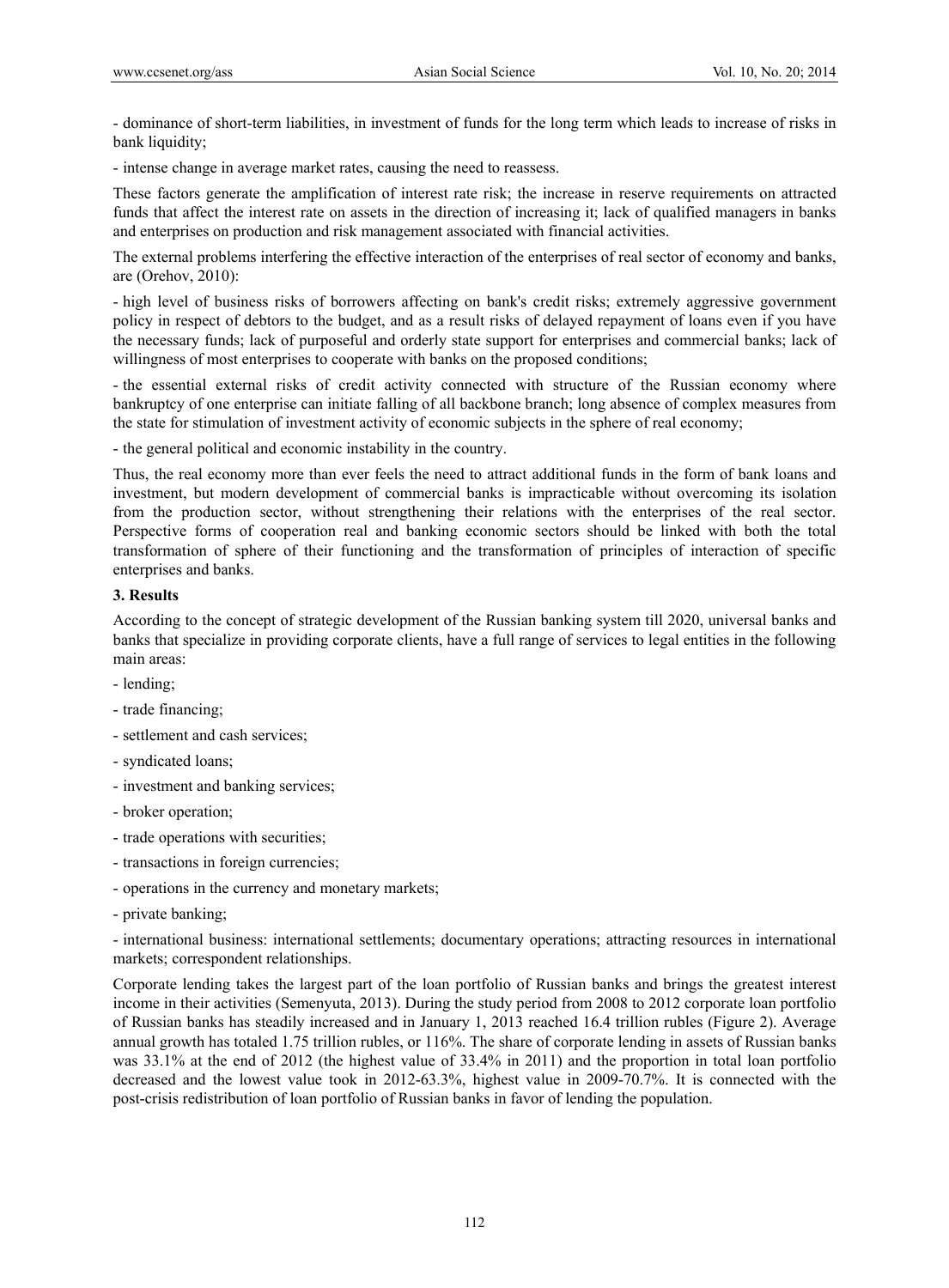

Figure 2. Dynamics and significance of deposits organizations in resources of Russian Banks (www.cbr.ru.)

A number of indicators presented in Table 1 were considered to analyze the interaction of real and financial sectors of the Russian economy.

Table 1. Efficiency indicators of financial interaction of real and banking sectors of Russia's economy (www.gks.ru.)

| Indicators                                                                          | 2010 | 2011 | 2012 |
|-------------------------------------------------------------------------------------|------|------|------|
| (Loans issued by the national financial system)/(Loans received by the real sector) | -1.2 | 1,3  | 1,1  |
| Ratio M1/M2.                                                                        | 1.8  | 1.9  | 2,14 |
| Bank loans/investments in fixed assets of enterprises                               | 6,40 | 7.70 | 8,20 |
| Loans to non-financial sector/GDP                                                   | 3.98 | 4.66 | 4,42 |
| Funds raised from enterprises/GDP                                                   | 1.17 | 1.35 | 0.90 |

The indicator of comparing the number of credits that has issued by the national financial sector and the number of credits that has taken the real sector gives opportunity to judge how the financial sector manages its function. During the analyzed period, this indicator exceeded 1, consequently, the financial sector had a surplus of funds and loans the enterprises of foreign countries (Figure 3).



Figure 3. Dynamics ratio of loans issued by Russian banks and received by Russian companies

The share of the banking sector in financing the real economy is still low, in 2011 it was 7.7% of the total investment in fixed assets, the share of credits in foreign banks was 1.5% against 2.3% in 2010.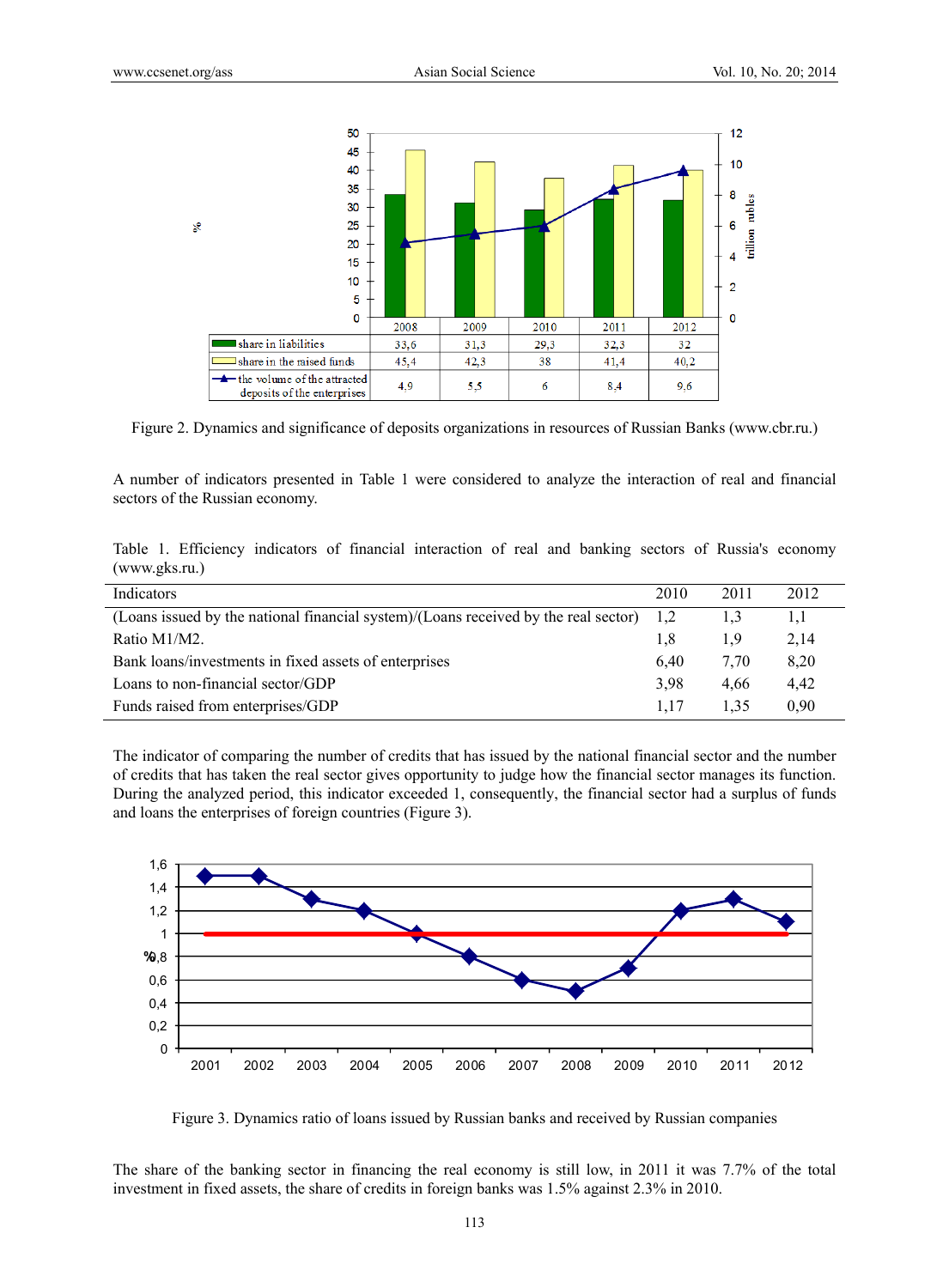| <b>U</b> alino                                     |       |       |       |
|----------------------------------------------------|-------|-------|-------|
| Indicator, %                                       | 2010  | 2011  | 2012  |
| The cost of attracted resources                    | 6,2   | 6,0   | 4.7   |
| Effectiveness of using the bank of attracted funds | 162,3 | 147.4 | 138.5 |
| Profitability of attracted funds                   | 6.07  | 6.65  | 7.2   |
| Profitability of bank assets                       | 8,4   | 3.2   | 9.1   |

Table 2. Indicators of effectiveness of attraction and investment of funds of corporate clients by the Russian banks

Effective interaction of banking capital and capital of legal entities is a necessary factor in the development of a market economy. Let's analyze the effectiveness of the services provided to corporate customers of Russian banks (Table 2). During the analyzed period, the cost of attracted resources is reducing, and the operating margin is increasing, it is possible to draw conclusions that the banks carry out the unbalanced policy of resource management. During the analyzed period the value of margin was positive and its growth indicated an increase in the effectiveness of the Bank's operations (Bogushov, 2011).

The indicator of efficient use of Bank raised and borrowed money is more than 1 it indicates the ineffective use of raised funds, so the bank attracts and pays more than puts and receives income. In the analyzed period, this indicator is low, that indicates the effective assessment of the bank's activities in the market. During the reporting period there is a tendency of rate growth of profitability that reflects the effective work of the bank.

Coefficient of efficient use the raised and borrowed funds is more than 100%, it indicates the efficient use of borrowed funds.

Thus, service for legal entities in the universal bank is one of the development priorities the activities due to the fact that the interaction of the company and the bank create a wide range of banking products and services. Significance of financial cooperation between the bank and enterprises is difficult to overestimate, the role and interaction of the real and the banking sector is significant for both sides and is the mutually beneficial to bank and maintenance companies.

# **4. Discussion**

In current practice of Russian banks was identified some new tendencies in development of bank services and products market for corporate clients for keeping (attraction) corporate customers and getting profit. These include:

- conception of mass-market;
- dumping concept;
- innovation conception.

The expected results of banking sector development are based on the provisions of the Concept of long-term social and economic development of the Russian Federation for the period up to 2020 and take into account the need to improve the banking business model. It is assumed that by January 1, 2016 the banking sector will achieve the following totals:

1) The ratio of bank assets to GDP will be more than 90% (at the beginning of 2013-79.3%).

2) Ratio of bank capital to GDP-14-15% (at the beginning of 2013-9.8%).

3) Proportion of bank lending financial organizations and physical persons to GDP-55-60% (at the beginning of 2013-41.5%).

However, if the current situation in the banking sector stay in this position it will be unlikely to ensure the development rhythm. The necessary conditions for the implementation of the optimistic scenario are the minimal loss in the sector in times of recession, the involvement of banks in different scales to large investment projects, and providing conditions for the growth of the share of private capital in the sector. Significant internal imbalances, the negative impact of which is greatly exacerbated by the emergence of internal and external threats, characterize a modern banking system. It may prevent the Russian banks to use opportunities to increase the volume of business (Table 3).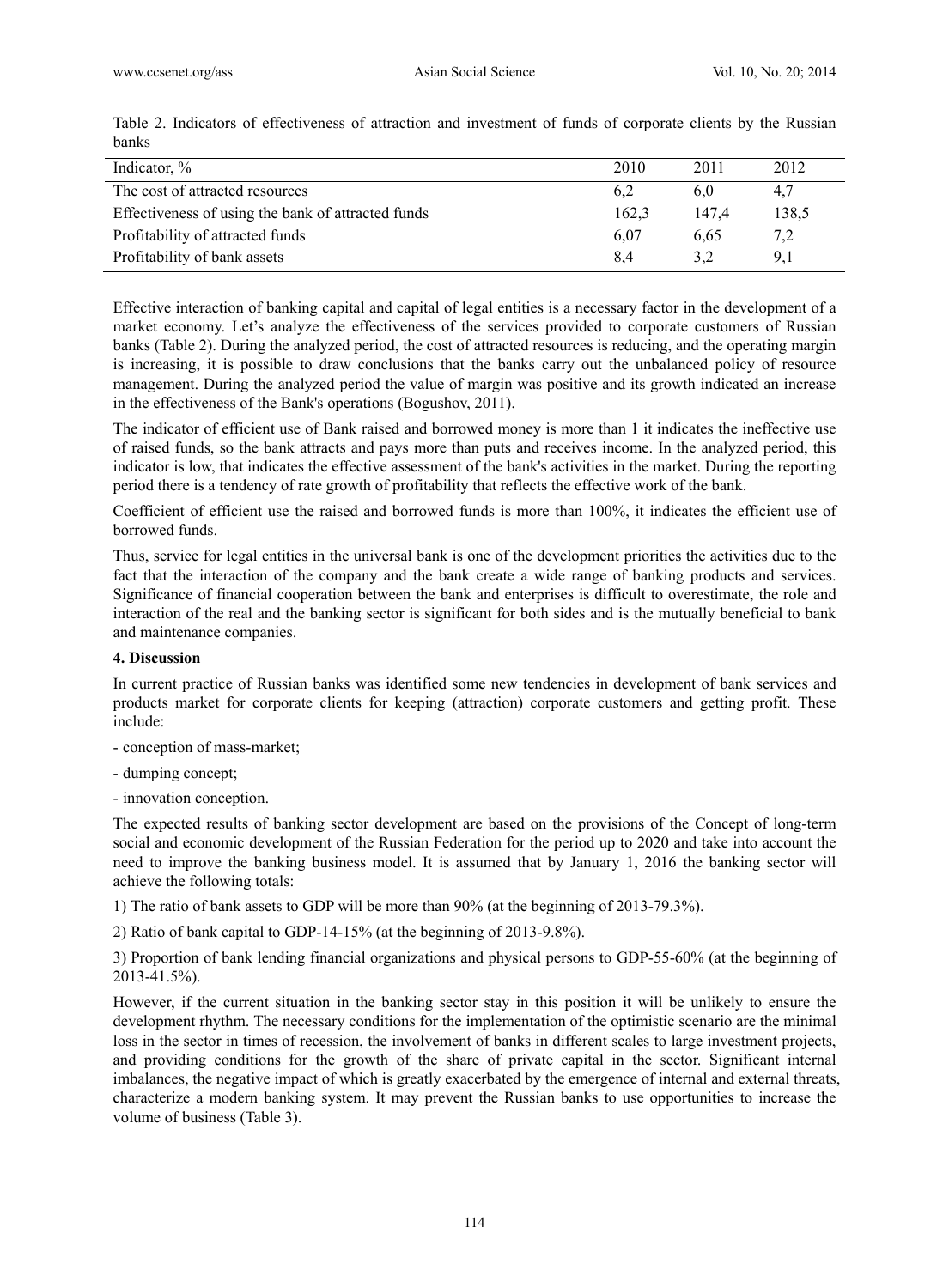|  |  | Table 3. Matrix of SWOT-analysis of development of the banking sector in Russia in modern conditions |
|--|--|------------------------------------------------------------------------------------------------------|
|  |  |                                                                                                      |

| <b>STRONG POINTS</b>                                                                                                                                                                                                                                                                                                                                                                                                    | <b>WEAKNESSES</b>                                                                                                                                                                                                                                                                                                                                                                                                                                         |
|-------------------------------------------------------------------------------------------------------------------------------------------------------------------------------------------------------------------------------------------------------------------------------------------------------------------------------------------------------------------------------------------------------------------------|-----------------------------------------------------------------------------------------------------------------------------------------------------------------------------------------------------------------------------------------------------------------------------------------------------------------------------------------------------------------------------------------------------------------------------------------------------------|
| 1. Developed system of bank refinancing;<br>2. Experience of 2008-2009 crisis (improving<br>quality of risk management) (Anikeeva, 2011);<br>3. Availability of development institutions of spent<br>tools to support the market (Russian Bank for<br>Small and Medium Enterprise, Agency for<br>Housing Mortgage Lending);<br>4. High stock of instant and current liquidity;<br>5. Low dependence on external funding | 1. High concentration of credit risk;<br>2. High concentration of assets and liabilities at the<br>state-owned banks;<br>3. Low stock of capital adequacy in largest banks;<br>4. Low efficiency of banking supervision in the sphere of<br>control of systemic risk;<br>5. The low proportion of long-term liabilities;<br>6. Inconsistency of using the risk management systems<br>with international standards;<br>7. The low proportion of fee income |
| <b>OPPORTUNITIES</b>                                                                                                                                                                                                                                                                                                                                                                                                    | <b>THREATS</b>                                                                                                                                                                                                                                                                                                                                                                                                                                            |
| 1. Low level of penetration of banking services in<br>the regions;                                                                                                                                                                                                                                                                                                                                                      |                                                                                                                                                                                                                                                                                                                                                                                                                                                           |
| 2. Problems of European banks, reducing the cost<br>of buying the business abroad;                                                                                                                                                                                                                                                                                                                                      | 1. Instability in the world financial markets;                                                                                                                                                                                                                                                                                                                                                                                                            |
| 3. Introduction of tiered banking supervision and<br>regulation;                                                                                                                                                                                                                                                                                                                                                        | 2. The rising cost of funding, decline of interest margins<br>(Maltsev, 2011);                                                                                                                                                                                                                                                                                                                                                                            |
| 4. High development potential of remote banking<br>services;                                                                                                                                                                                                                                                                                                                                                            | 3. Stricter requirements of the Bank of Russia to the credit<br>risk management                                                                                                                                                                                                                                                                                                                                                                           |
| 5. Fill gaps in the legislation;                                                                                                                                                                                                                                                                                                                                                                                        |                                                                                                                                                                                                                                                                                                                                                                                                                                                           |
| 6. Accession to the WTO, the creation of insurance<br>agency export risks (EXIAR)                                                                                                                                                                                                                                                                                                                                       |                                                                                                                                                                                                                                                                                                                                                                                                                                                           |

The new model of the banking business should be based on a combination of extensive (upscale) and intensive approaches (improving the quality of growth) (Maslenchenkov & Tronin, 2010). In its basis is gradual diversification of assets and financial results, expressed in reducing the concentration of credit risk and increasing the volume of products, generating commission income (Sitnikova & Tretyakova, 2014). Thus, let's see the following key points of growth in the Russian banking sector with the real sector of the economy over the next 2-3 years.

1) Microloans for small business, or so-called "credit factory" for small and medium businesses. Among the distinctive features of credit factories is a small volume of the loan (up to 3 million rubles), streamed decision making of crediting (sometimes at the expense of scoring models), short portfolio duration (usually 1 year), and no requirement for collateral. The research of the lending market of small and medium businesses, conducted by the Association of Russian banks in 2012, showed high efficiency of packaged products for increasing customer base in the segment of small and medium businesses.

2) International trade financing and documentary operations. Provision of import/export letters of credit and guarantees not only generates stable fee income, but also allows you to receive additional interest margin. Due to the large number of options for structuring transactions Bank is able to offer a range of products, taking into account the specifics of a particular client business.

3) Development of internet banking. The growth of functionality of internet banking allows banks to reduce operating costs of the transaction. Next two years the further increase of the functional of internet banking is expected that will increase the share of active users to 15% (in 2011-only 6-7%).

4) Syndicated lending. This tool can be employed for financing small and medium banks of large (including infrastructure) projects. On the one hand, syndicated loans allow the creditor banks to share risks in lending of large customers, on the other-gives access to big companies with a large number of counterparties-potential customers. Create syndications is an opportunity for small banks to ensure the competition between the state banks in financing large projects.

Realization of the mentioned directions will provide a qualitative improvement of banking services of the real sector of the Russian economy, contributing to its balanced growth and sustainable development of the internal market. Thus will be a balance of mutually beneficial cooperation between banks and enterprises.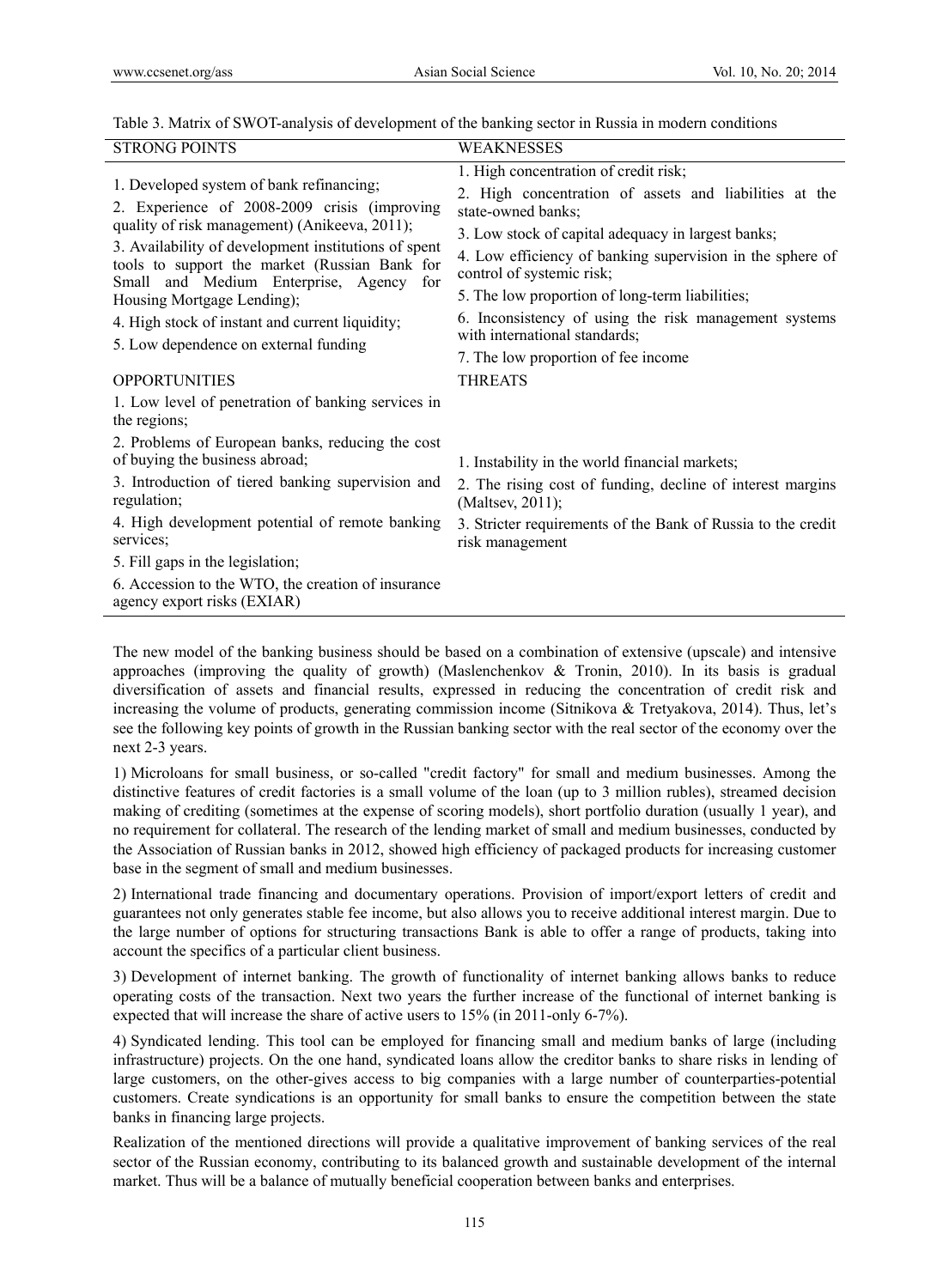# **5. Conclusion**

Strategic directions of development aimed to improve the efficiency of such interaction were developed that based on a comprehensive analysis of banking and real sectors of the Russian economy. According to results of theoretical and applied analysis were made the following conclusions.

Banking economic sector is the main part of financing sector that in addition includes the stock and insurance market. At the same time banking sector is the most important sphere of national economy of any developed country. Its practical role defines by the fact that it manages in the state the system of payments and settlements; much of its commercial transactions carries through deposits, investments and credit operations; direct population savings banks to businesses and industrial structures.

Real sector of economy is a sector that creates the gross domestic product, it includes industrial production, consisting of extractive and processing industries, agriculture, service delivery of industrial, household and other services. One of the most important factors determining the structure of domestic real sector was the fact that Russia has large reserves of natural mineral resources, so around 70% of total exports are exported of mineral resources, the mining industry.

Social and economic and institutional form of interaction of the real and financial sectors is changing with the development of the economic system (Rykova & Fisenko, 2012). Every stage of the economic system is characterized by new forms of manifestation, conditions and signs of relationship of considered sectors. Evolution of the interaction of financial and real sectors of Russian economy is characterized by varying degrees of activity, the direction vector and forms of manifestation of this objective connection.

The Russian banking sector was rapidly developing last few years, reflecting the overall economic growth and improvements in the financial sector. Stable situation in the Russian economy in 2012 has predetermined positive development of the banking sector: in a year the assets of credit organizations increased by 46.45% (in 2011-18.9%)-up to 49509.6 billion, that reflecting the expansion of the main activities of commercial banks, the growth of equity capital of the commercial organization.

In the analyzed period own funds (capital) of credit institutions increased by 29.17%-to 6112.9 billion rubles that characterized aspiration of banks to ensure its own capital base. Activation of lending in stable portfolio impacts positively on the financial results of the banking sector.

The banking sector in Russia remains relatively small and does not play a significant role in economic development. The imputed expenses of banking business are still high. The level of protection of creditors, whose claims are secured by collateral, is inconsistent with international standards. Not fully are realized the tasks of improving the legal basis for the development of competition in the banking market, the tasks of increasing the transparency of the procedures of bankruptcy and liquidation of credit institutions.

There was an ambiguous situation in finance of real sector in 2012. On the one hand, there was rapid growth of balance sheet profit; on the other hand, the degree of dependence on borrowed capital remained fairly high. In addition, it should be noted the problems in the payment discipline, in particular, the growth of overdue debts. In 2012 financial indicators showed a positive trend. Balance sheet profit of large and medium enterprises and organizations of the country has increased by almost a third, and there was in the amount of 7.1 trillion rubles.

Analysis of the current economic situation in Russia showed that the development of bank lending of economic entities of the real economy, its priority sectors will largely promote the process of sustained economic development of our country. Competitiveness of the domestic economy largely depends on the correct, scientific approach to setting priorities in the development of economic sectors that require government support.

Modern banking system is characterized by significant internal imbalances, the negative impact of which is greatly exacerbated by the emergence of internal and external threats. It may interfere Russian banks to use opportunities to increase the volume of business. Thus, there are key points of growth in the Russian banking sector of real sector of the economy over the next 2-3 years:

1) Microloans for small business, or so-called "credit factory" for small and medium businesses

- 2) International trade finance and documentary operations.
- 3) Development of Internet banking.
- 4) Syndicated lending.

Implementation of the mentioned areas will provide a qualitative improvement of banking services of real sector of the Russian economy, contributing to its balanced growth and sustainable development of the internal market.